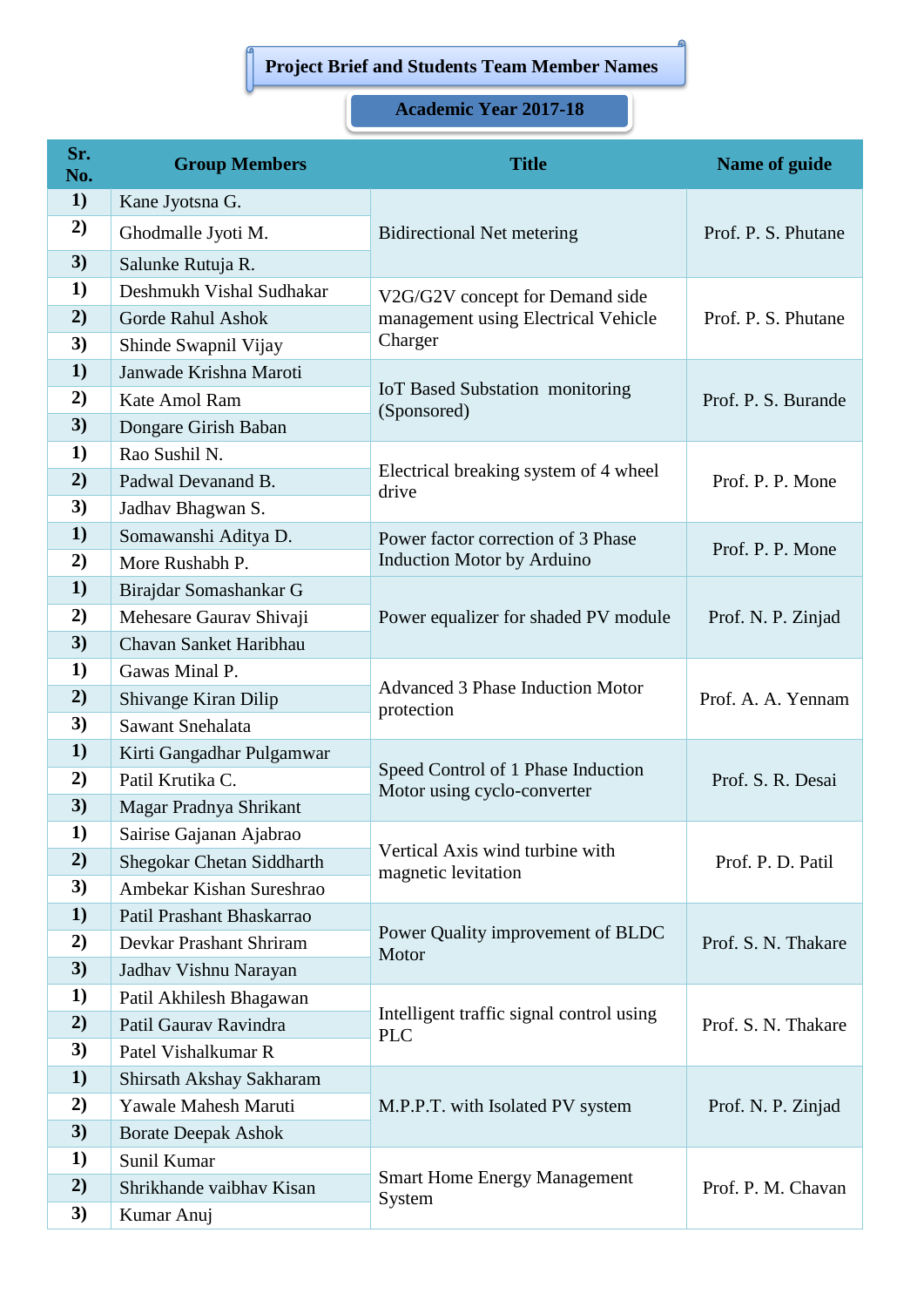## **Academic Year 2018-19**

| Sr.<br>No.       | <b>Student</b>          | <b>Title</b>                                                                            | <b>Guide</b>        |
|------------------|-------------------------|-----------------------------------------------------------------------------------------|---------------------|
| 1)               | Anwane Atul A           | Wireless Power Transmission and Load<br>Control                                         | Prof. S. N. Thakare |
| 2)               | Mulge Rahul R           |                                                                                         |                     |
| 3)               | Nilawar Prasanna P      |                                                                                         |                     |
| 1)               | Bagal Yuvraj M          |                                                                                         |                     |
| 2)               | Khillare Akash B        | Pure Sine wave Inverter                                                                 | Prof. S. N. Thakare |
| 3)               | Murdiv Amar R           |                                                                                         |                     |
| 4)               | Murdiy Ashutosh S       |                                                                                         |                     |
| 1)               | Dorak Harish B          | Arduino based wireless Remote for 6T<br><b>EOT</b> crane                                | Prof. P. S. Phutane |
| 2)               | Narendra R Kumbhar      |                                                                                         |                     |
| 3)               | Takle Balaji C          |                                                                                         |                     |
| 4)               | Wandrekar Akshata R     |                                                                                         |                     |
| 1)               | Prabhu Raghunathan      |                                                                                         | Prof. P. S. Phutane |
| 2)               | Kale Mayur G            | <b>Energy Audit and Safety Measures</b>                                                 |                     |
| 3)               | Maurya Manish R         |                                                                                         |                     |
| 4)               | Rahul Sharma            |                                                                                         |                     |
| 1)               | Ghuge Ashok M           |                                                                                         | Prof. N. P. Zinjad  |
| 2)               | Giri Nagesh G           | Footstep Power Generation By Piezo-                                                     |                     |
| 3)               | Kadam Prashant Dattaram | <b>Electric Material</b>                                                                |                     |
| 4)               | Pawar Vikas A           |                                                                                         |                     |
| $\bf{1}$         | Ekkaldevi Venugopal A   | Power Electronic Based On Load Tap                                                      | Prof. N. P. Zinjad  |
| 2)               | Sande Bilal V           |                                                                                         |                     |
| 3)               | Sawake Harshal R        | Changer                                                                                 |                     |
| 4)               | Argade Sourabh R        |                                                                                         |                     |
| 1)               | Kamble Abhishek V       |                                                                                         | Prof. S. R. Desai   |
| 2)               | Raul Akshay             | <b>Eco Friendly Bus Transportation</b><br>System                                        |                     |
| 3)               | Sawairam Aditya D       |                                                                                         |                     |
| 4)               | Vispute Vinit R         |                                                                                         |                     |
| 1)               | Gadhave Vilas P         | <b>Solar Based Grass Cutter</b>                                                         | Prof. S. R. Desai   |
| 2)               | Patil Ganesh V          |                                                                                         |                     |
| 3)               | Zopate Shreyas P        |                                                                                         |                     |
| 1)               | Kumbhar Pradip S        | <b>Real Time Location And Fault Alert</b>                                               |                     |
| 2)               | Gaikwad Ashwini Kalappa |                                                                                         | Prof. S. S. Sable   |
| 3)               | <b>Maske Tushar R</b>   | <b>System For Distribution Transformer</b>                                              |                     |
| $\boldsymbol{4}$ | Sangewar Aadesh A       |                                                                                         |                     |
| 1)               | Barekar Chaitanya M     |                                                                                         | Prof. S. S. Sable   |
| 2)               | <b>Bhadade Khandu D</b> | Design Of Buck Boost Converter For<br>PF Improvement And Speed Control<br>Of BLDC Motor |                     |
| 3)               | Katampalle Suraj N      |                                                                                         |                     |
| $\boldsymbol{4}$ | Nilawar Shreya G        |                                                                                         |                     |